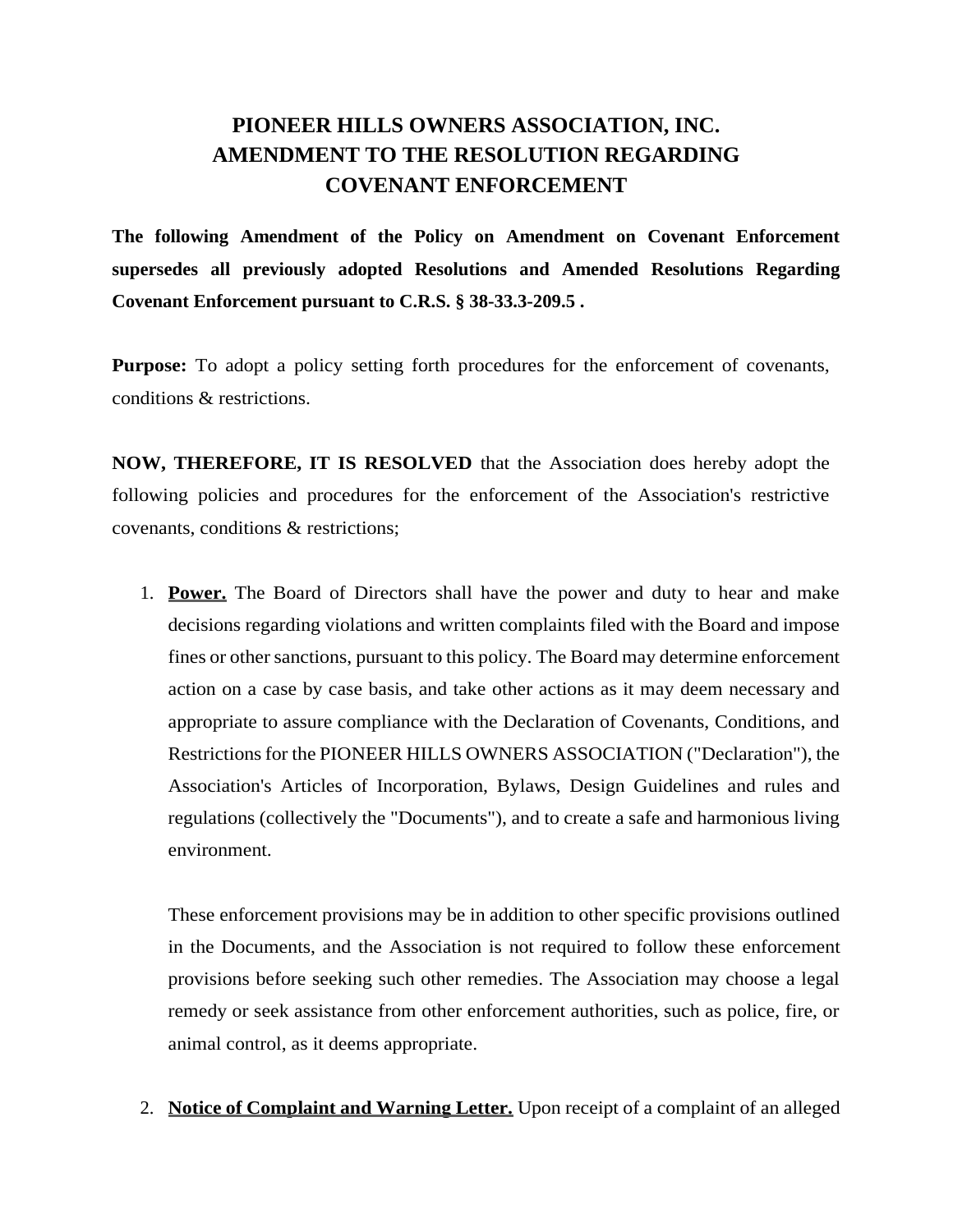violation of the Documents, if the Board determines that the allegations in the complaint are sufficient to constitute a violation of the Documents and that action is warranted, the Board shall send a warning letter ("Warning Letter") to the person(s) (the "Respondent") alleged to have violated the Documents, by prepay, first class United States mail addressed to the mailing address of the Respondent appearing on the records of the Association. The Warning Letter shall advise the Respondent of the following: (1) the details of the complaint, or include a copy of the complaint; (2) that the Board has reason to believe that the Respondent has violated the Documents; and (3) directing the Respondent to cease the violation activity or stating that the Respondent to cease will have 14 days from the date of the Warning Letter to come into compliance, and/or that further enforcement action will be taken for enforcement of the Documents, including the imposition of fines.

- 3. **Continued Violation After Warning Letter and Right to Hearing.** If, following the Warning Letter having been sent to the Respondent, the Association receives further complaint of the same or similar violation by the same Respondent or that the Respondent has not corrected the violations by the same Respondent or that the Respondent has not corrected the violation within the time permitted, the Association shall send a second notice to the Respondent, by prepaid, first call United States mail addressed to the mailing address of the Respondent appearing on the records of the Association. The notice shall advise the Respondent of the following: (1) the details of the complaint, or include a copy of the complaint; (2) the action that may be taken; (3) his or her right to be heard at a meeting of the Board which is at least ten (10) days after the date of the notice; (4) the date on which the hearing will be scheduled; and (5) The Board's right, at its discretion, to make its determination of the allegations contained in the Complaint, if the Respondent fails to appear at the specified date and time or otherwise respond the Complaint.
- 4. **Hearing**. Each hearing shall be held at the scheduled time, place and date, unless the Respondent has failed to respond or appear at the hearing. The Board may grant continuances for good cause. The Board may: (a) exercise its discretion as to the specific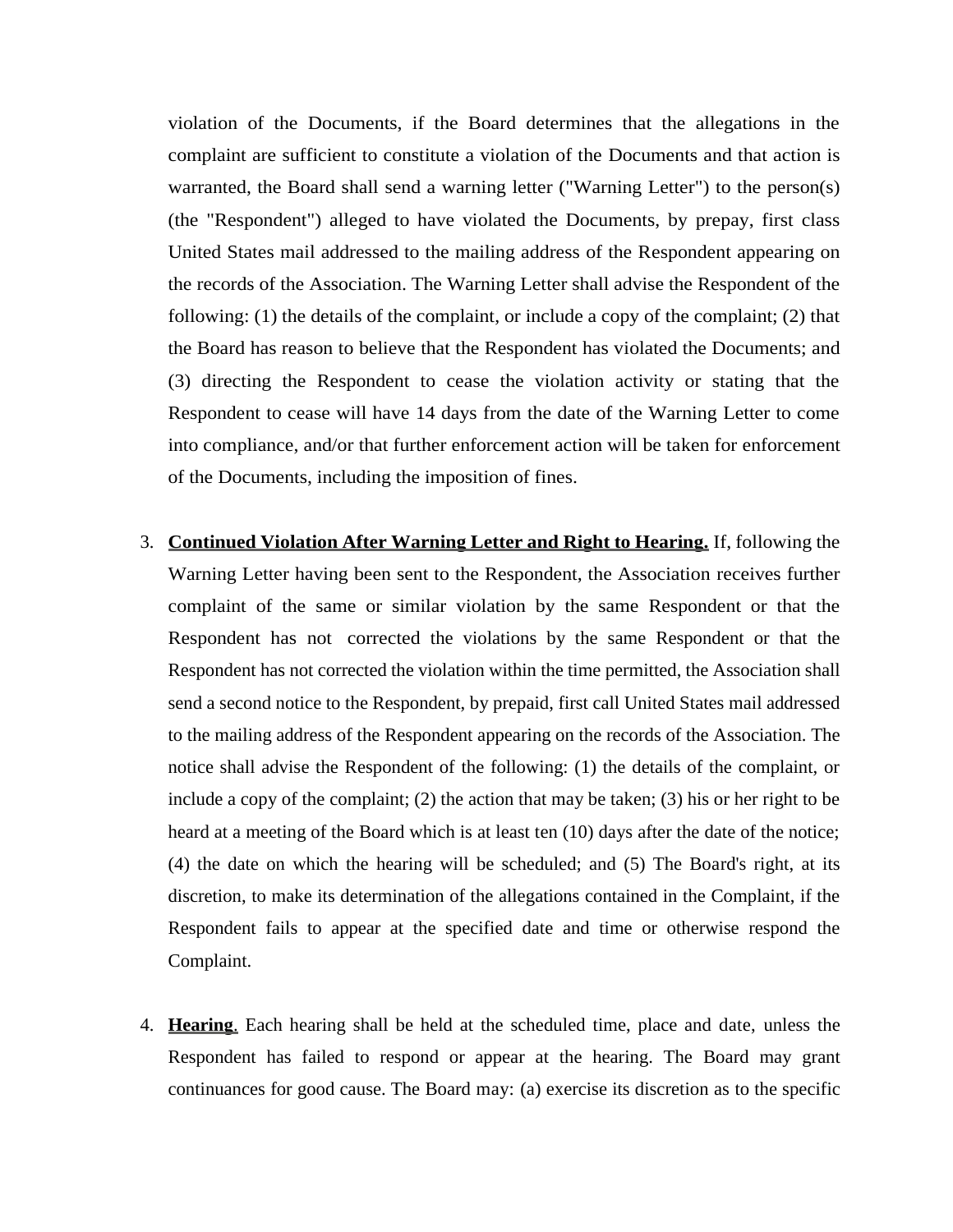manner in which a hearing shall be conducted; (b) questions witnesses and review evidence; and (c) act as it may deem appropriate or desirable to permit it to reach a just decision. Neither the Complainant nor the Respondent must be attendance at the hearing, but both are encouraged to attend. Any party may elect not to present evidence at the hearing. Any decision by the Board shall be fair and reasonable taking into consideration all of the relevant facts and circumstances. Each hearing shall be open to attendance by all Members of the Association.

- 5. **Decision**. If the Respondent does not appear but a written response is filed, the Board may render its decision based on the information contained in the Complaint and the written response, considering all of the relevant facts and circumstances. If neither an appearance nor a written response is made, the Board need not conduct a hearing or make any further findings except that it may determine that the Respondent's failure to appear or respond constitutes a waiver of the right to a hearing, and a no-contest plea to the Complaint, and impose the sanctions provided for herein. If an appearance is made, after all testimony and other evidence has been presented to the Board at a hearing, the Board shall render its decision(s), taking into consideration all of the relevant facts and circumstances. Except as provided herein, the Board's decision shall have an effective date no sooner than five (5) day after the hearing. If the Board does not inform the Respondent of its decision at the time of the hearing, or if no hearing is held, the Board will provide a written notice of the decision to the Respondents address of record via regular U.S. mail within five (5) days after the decision is made.
- 6. **Enforcement**. The provisions of this Policy shall not limit, or be a condition precedent to, the Association's right to enforce the Documents by any means available to the Association, including, but not limited to, commencement of a lawsuit to force compliance or seeking injunctive relief or damages. The Association shall be entitled to reimbursement of all reasonable attorneys' fees and costs incurred by the Association in connection with any enforcement action, including any proceeding under this Policy. Without limiting the privileges, and impose other sanctions in accordance with this Policy. Without limiting the Associations' remedies under the Documents, the Board may assess fines, suspend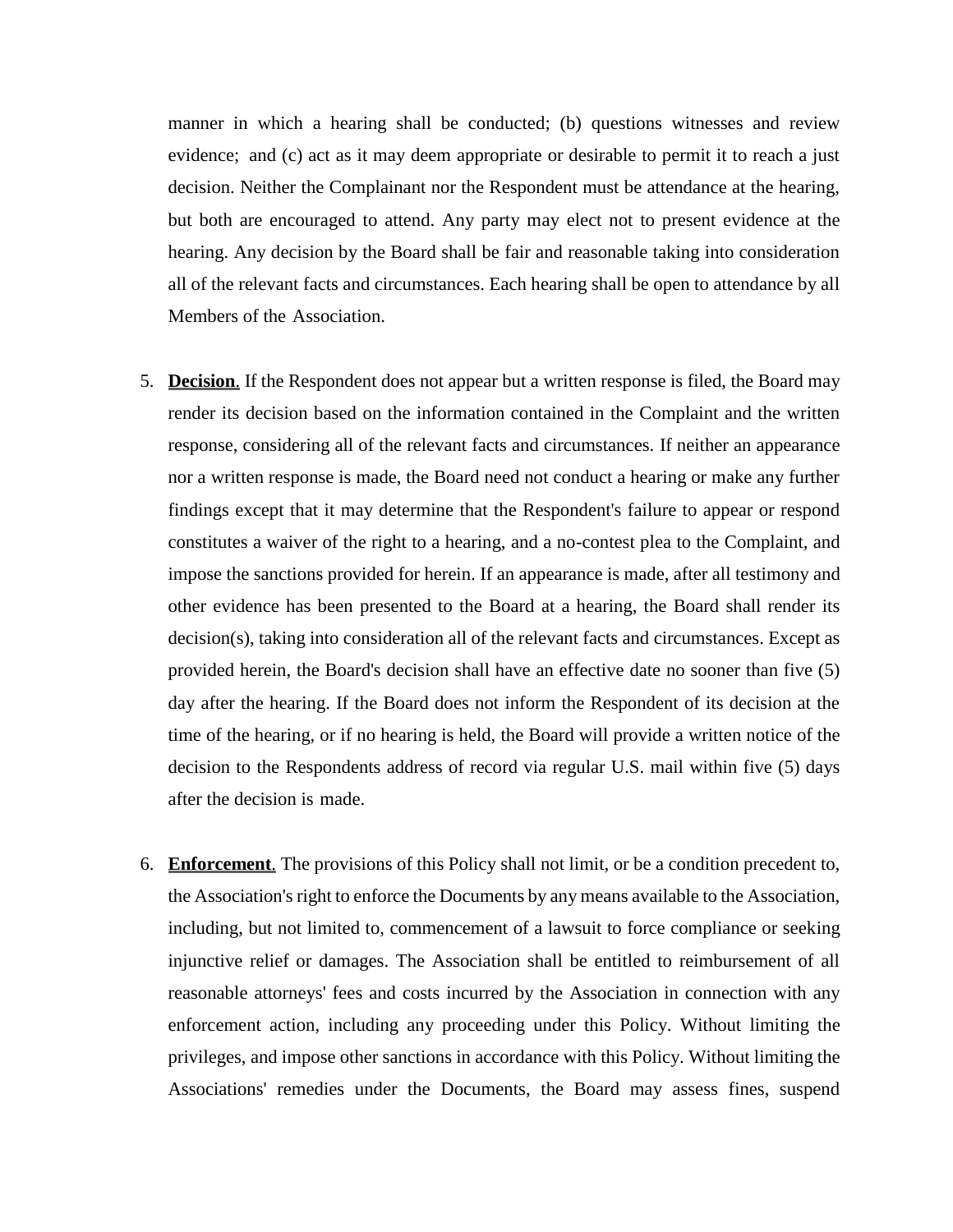membership privileges, and impose other sanctions in accordance with this Policy.

| <b>Number of Violations</b><br>in 12 Month Period | <b>Fine Amount</b> |
|---------------------------------------------------|--------------------|
| <b>First Violation</b>                            | \$100.00           |
| <b>Second Violation</b>                           | \$250.00           |
| <b>Third Violation</b>                            | \$500.00           |

7. **Fines**. Fines may be levied by the Board for violations of the Documents as follows:

- 8. **Habitual Offenders and Continuing Violations**. A Member who accumulates more than 3 violations within a 12 month period may be deemed to be a habitual offender. For habitual offenders, continuing violations, or violations which have an indefinite commencement or termination date, the Board may impose such additional fines as are deemed reasonable by the Board without regard to the schedule set forth above.
- 9. **Willful and Wanton Violations.** In the event of a determination by the Board of a willful, wanton or flagrant disregard for the provisions of the Documents, or based on the severity of the violation, the Board may impose such additional fines as are deemed reasonable by the Board without regard to the schedule set forth above.
- 10. **Responsibility for Actions of Tenant or Guest**. Members shall at all times be responsible for the actions of their tenants and guests. In the event that a Member's tenant or guest violates the Documents and a fine is imposed, the fine shall be assessed against that Member.
- 11. **Violations or Offenses that Constitute a Present Danger.** If, in its sole discretion, the Board deems that any alleged violation is or may be an immediate or substantial threat to the health, safety or welfare of the community or an individual, the Board may take the appropriate action necessary to abate the threat to health, safety or welfare of the community or individual.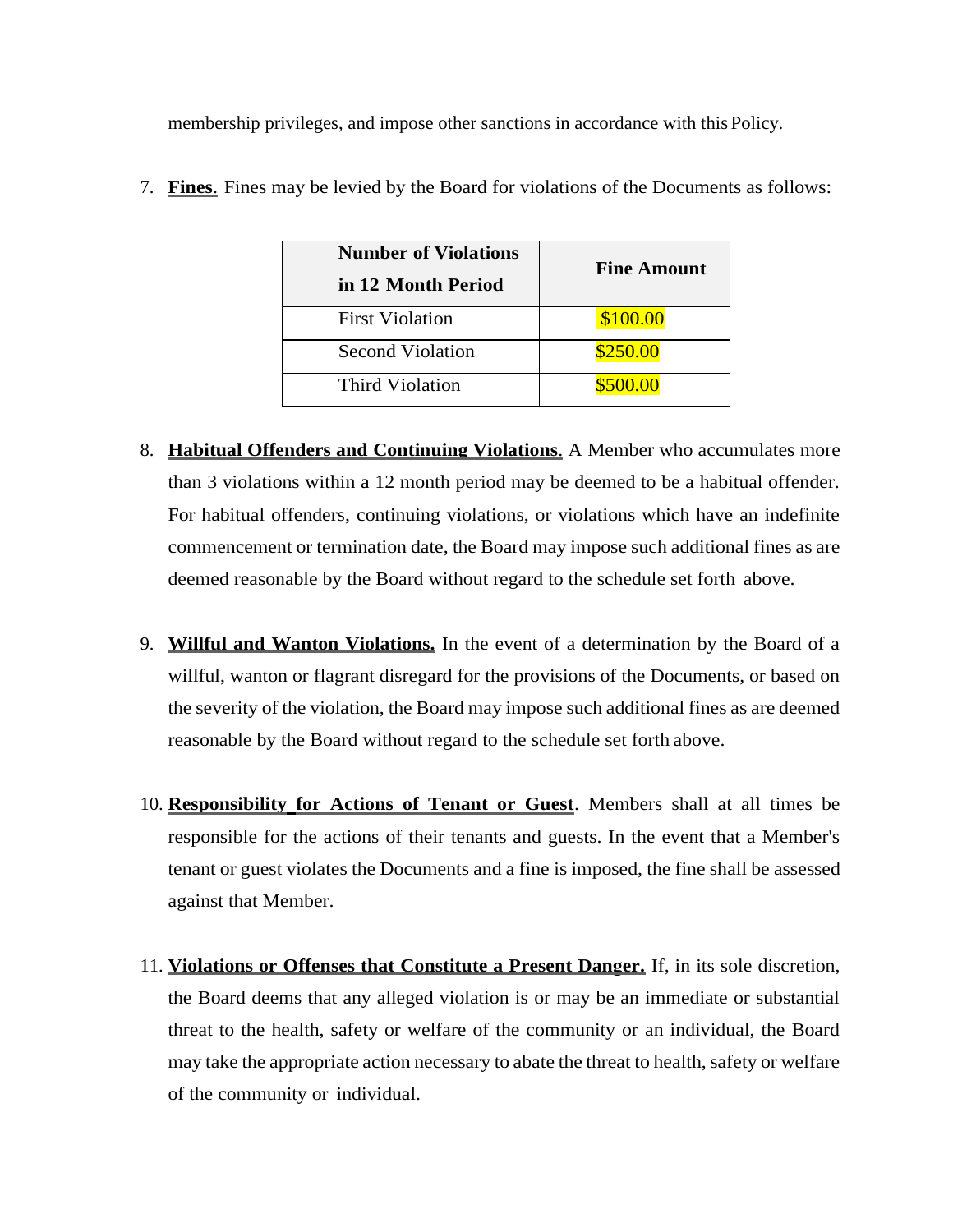## 12. **Miscellaneous**.

- a. Failure by the Association to enforce any provision of this Policy shall in no event be deemed to be a waiver of the right to do so thereafter.
- b. Fines imposed pursuant to this Policy shall become an assessment imposed against the record Owner's property and enforceable as provided in the Declaration.
- c. The provisions of this Policy shall be independent and severable. The invalidity of any one or more of the provisions hereof by judgment or court order or decree shall in no way affect the validity or enforceability of any of the other provisions, which other provisions shall remain m full force and effect.
- d. The provisions of this Policy shall replace and supersede any other rules or regulations of the Association addressing the enforcement of the Association's Documents.

( signatures on following page )